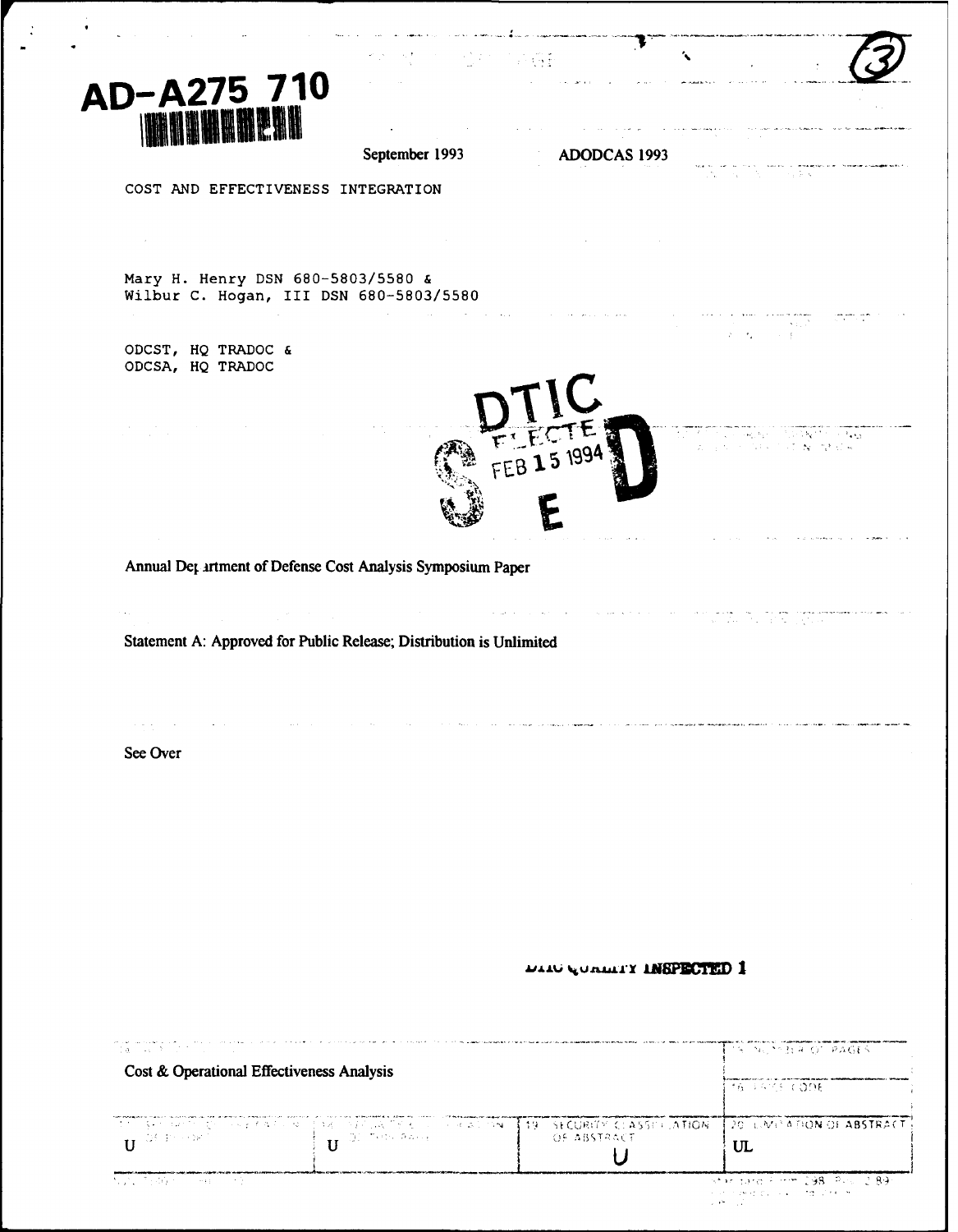## COST AND EFFECTIVENESS INTEGRATION

DoDD 5000.2-M says "There is no magic formula for combining cost and effectiveness measures to identify a preferred alternative." The manual goes on to recommend rank ordering cost, rank ordering effectiveness, and letting the decision maker decide which is most important to him. Pressure in the Department of Defense is strong for a technique or methodology that will provide a point value for alternatives that can be compared to other point values to decide which is most cost effective. This paper describes some of the history of attempts to integrate cost and effectiveness, from the long discredited relative worth approach, through cost-per-kill, to a sufficiency approach. The strengths and weaknesses of the various approaches that have been tried are discussed along with criteria for the proper use of those that offer promise for the future.

Mary H. Henry ODCST, HQ TRADOC DSN 680-5803/5580

Wilbur C. Hogan, III ODCSA, HQ TRADOC DSN 680-5803/5580

| Accesion For                                                 |                           |  |  |
|--------------------------------------------------------------|---------------------------|--|--|
| NTIS CRA&I<br>A<br>DTIC TAB<br>Ur announded<br>dastil culion |                           |  |  |
| Bу<br>Distribution /                                         |                           |  |  |
| Availability Codes                                           |                           |  |  |
| Dist                                                         | Avail and   or<br>Special |  |  |
|                                                              |                           |  |  |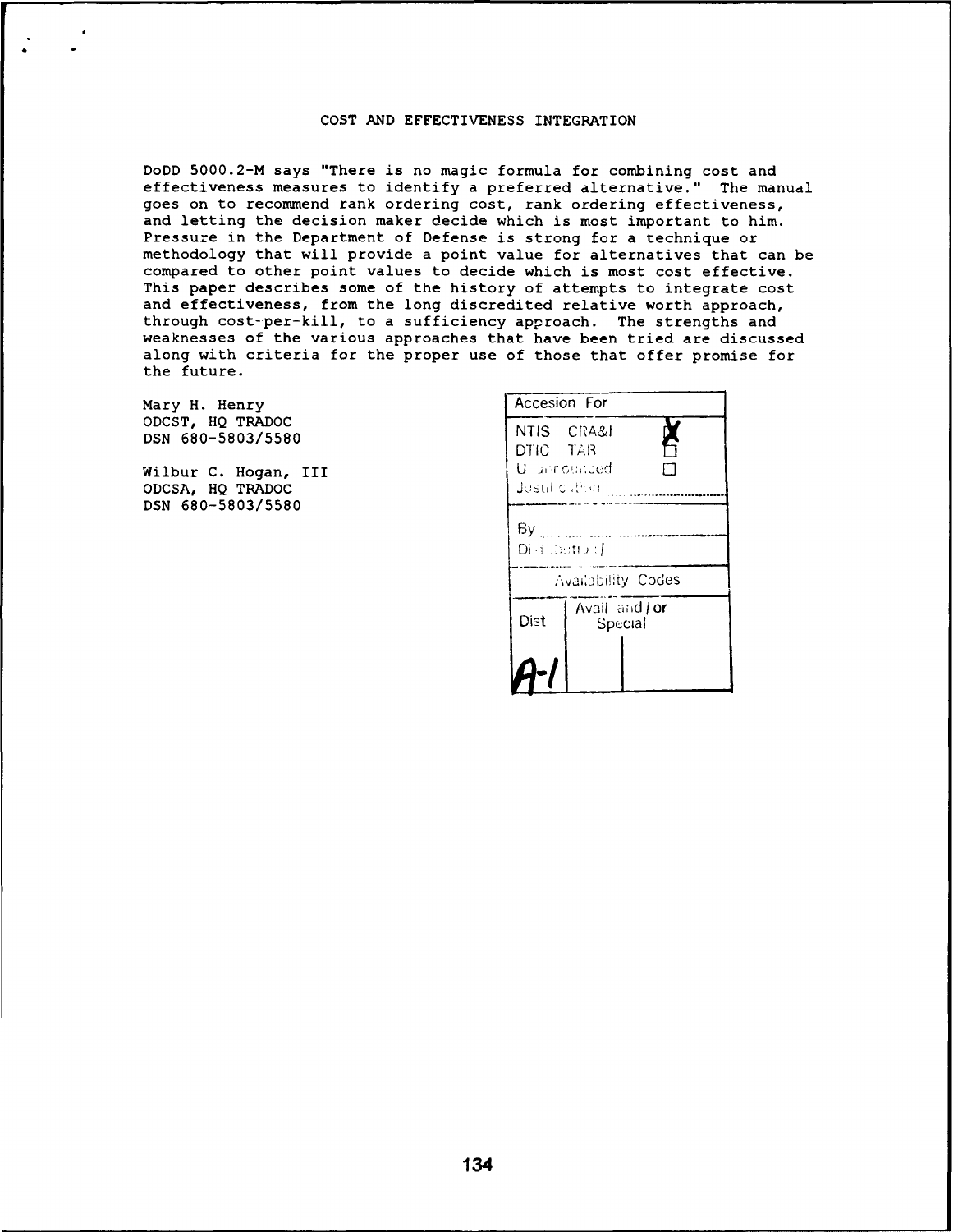## COST AND EFFECTIVENESS INTEGRATION

by

Mary H. Henry, ODCST, USATRADOC and Wilbur C. Hogan, III, ODCSA, USATRADOC

If there is one single most important part of a Cost and Operational Effectiveness Analysis (COEA), it must be that part wherein the cost analysis and the effectiveness analysis are brought together to make the final comparison between alternatives. This is also the area in which we are probably the weakest.

For a time, in the early 1970s, the effectiveness of an alternative relative to the base case was divided by its cost relative to the base case. This resulted in a value called relative worth. The relative worths of the alternatives were compared and the one with the greatest relative worth was considered the most cost effective. That this approach had important drawbacks was soon apparent. For one thing, the relationship assumed that a unit of effectiveness was equal in value to a unit of cost. This was simply not true. The main problem, though, was that illogical comparisons were being made. For example, the relative worth of a wooden round was based on<br>its relative effectiveness divided by its relative cost. The its relative effectiveness divided by its relative cost. effectiveness could be terrible, but its relative cost was very low so its relative worth was high. Its relative worth was then compared with that of a missile with a smart seeker. Its relative effectiveness is high but so is its relative cost. Its relative worth was often lower than that of the wooden round so it was determined to be not cost effective. Other questions that arose were: 1) do you cost just the weapon or do you cost the weapon and the carrier? 2) Suppose the carrier is a man in one case and an attack helicopter in another (comparing anti-tank weapons)?

Relative worth was replaced with rank ordered effectiveness compared to rank ordered cost. This is the current preferred approach, according to the DOD 5000 series instructions for COEAs. It is a good, honest approach that allows the decision maker to make his choice based on whether cost or effectiveness was more important to him. TRADOC has improved upon this approach by also listing personnel requirements for each alternative. This gives the decision maker one more degree of freedom in making his choice. He can now decide based on what is most important to him. The ranking of effectiveness is often determined by comparison of weighted attributes or measures of effectiveness. Costs are never such an attribute or measure. Cost is a stand-alone consideration against which (as opposed to "to which") effectiveness is compared.

**Solution 34-04953**<br>Solution 34-04953

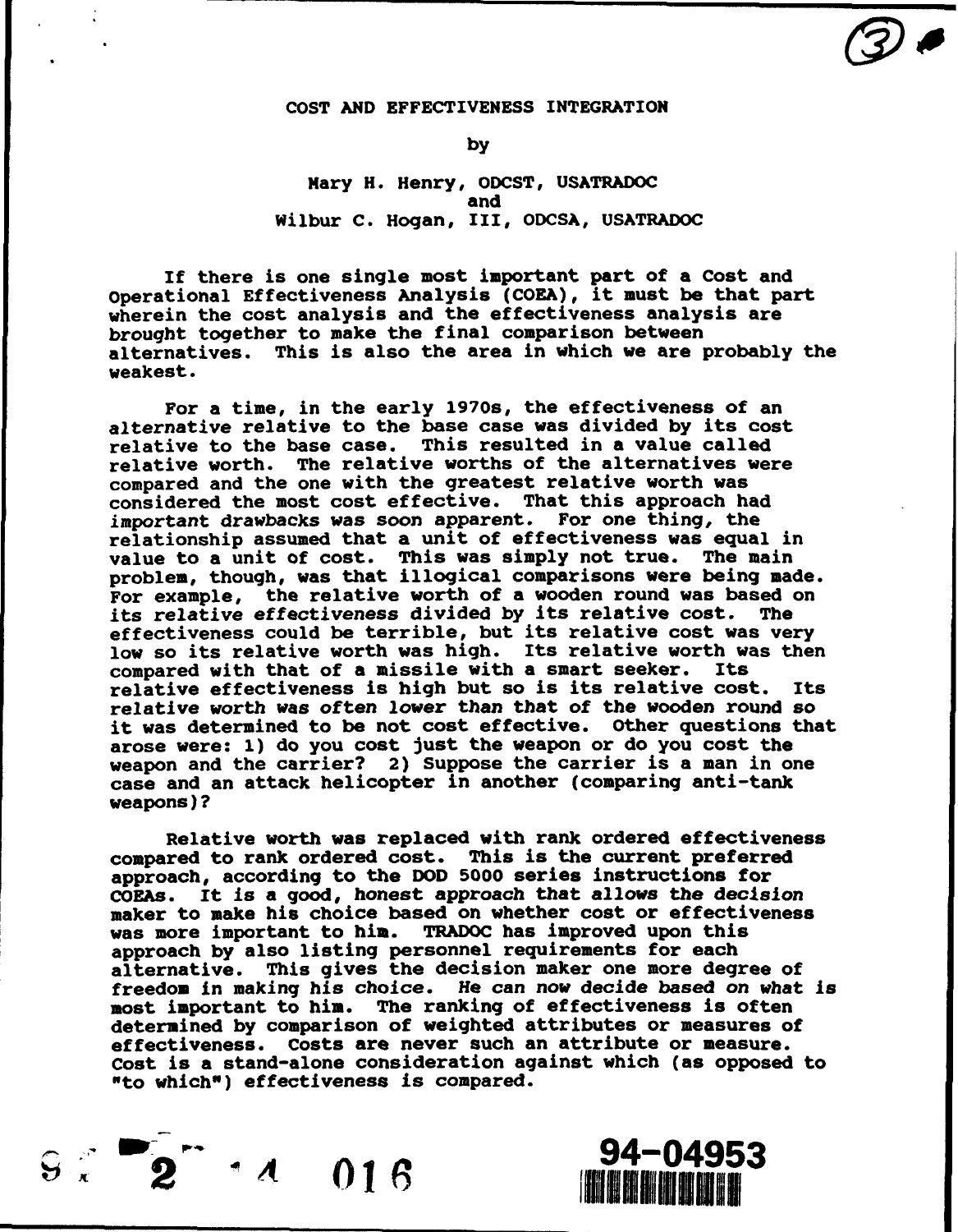Despite the fact that this is the prescribed preferred approach according to DODH 5000.2M, COEA approval authorities and decision makers still look for a one number determination which<br>can be compared to the one number for other alternatives. Our can be compared to the one number for other alternatives. problem has been to find ways to do this that do not take us back to relative worth and which are meaningful, realistic, and informative.

There is no best way to compare alternatives. Regardless of how it is done, there are factors common to every comparison. For example, effectiveness can be studied within the scope of scenarios used. That is, the COEA can determine the effectiveness of alternatives by looking at representative forces in representative roles. We must consider the alternatives in their primary mission role, but we can limit the force to a brigade or a corps, or whatever is considered appropriate. If the alternatives can be employed in several roles we would probably evaluate their effectiveness in all of those roles, but<br>again using a representative force for each role. The cost again using a representative force for each role. analysis is handled differently. It must include all of the systems we plan to obtain for all of the forces in all of the roles. The cost analysis must consider the total requirement for the system, service-wide.

The natural relationship between alternatives is variable cost and variable effectiveness. It is often meaningful to compare alternatives on the basis of equal cost or equal effectiveness. That is, we look at systems that cost about the same (or we make them cost about the same) and see how their effectiveness compares or we look at systems that will do the same job to about the same degree (or we make them do the same job to the same degree) and see how their costs compare. It is important to remember that the equals approach is not necessarily cost and effectiveness integration, although some cost and effectiveness integrations are equals approaches.

An equals approach takes a single dimensional look at a multi-dimensional problem. Nevertheless it can provide valuable insights into the comparison of systems. It's important to remember that an equals approach is only another look. It cannot be the only look. It should be done only when it makes sense. Systems should not be forced into a mold to make this kind of comparison; that is, we should not create unrealistic situations in order to establish equal cost or equal effectiveness. For example, one study compared "smart" sub-munitions carried in missiles to conventional cannon artillery rounds. The study required a very expensive force structure build-up of cannon artillery and manpower to achieve equal effectiveness. Since we operate under severe manpower constraints, such an approach would strain credibility and would create the impression of bias in favor of the far more costly missile/sub-munition solution by making it appear cheaper when compared to the very expensive force structure build-up. Another, more recent study, achieved equal cost through addition of crew served items without adding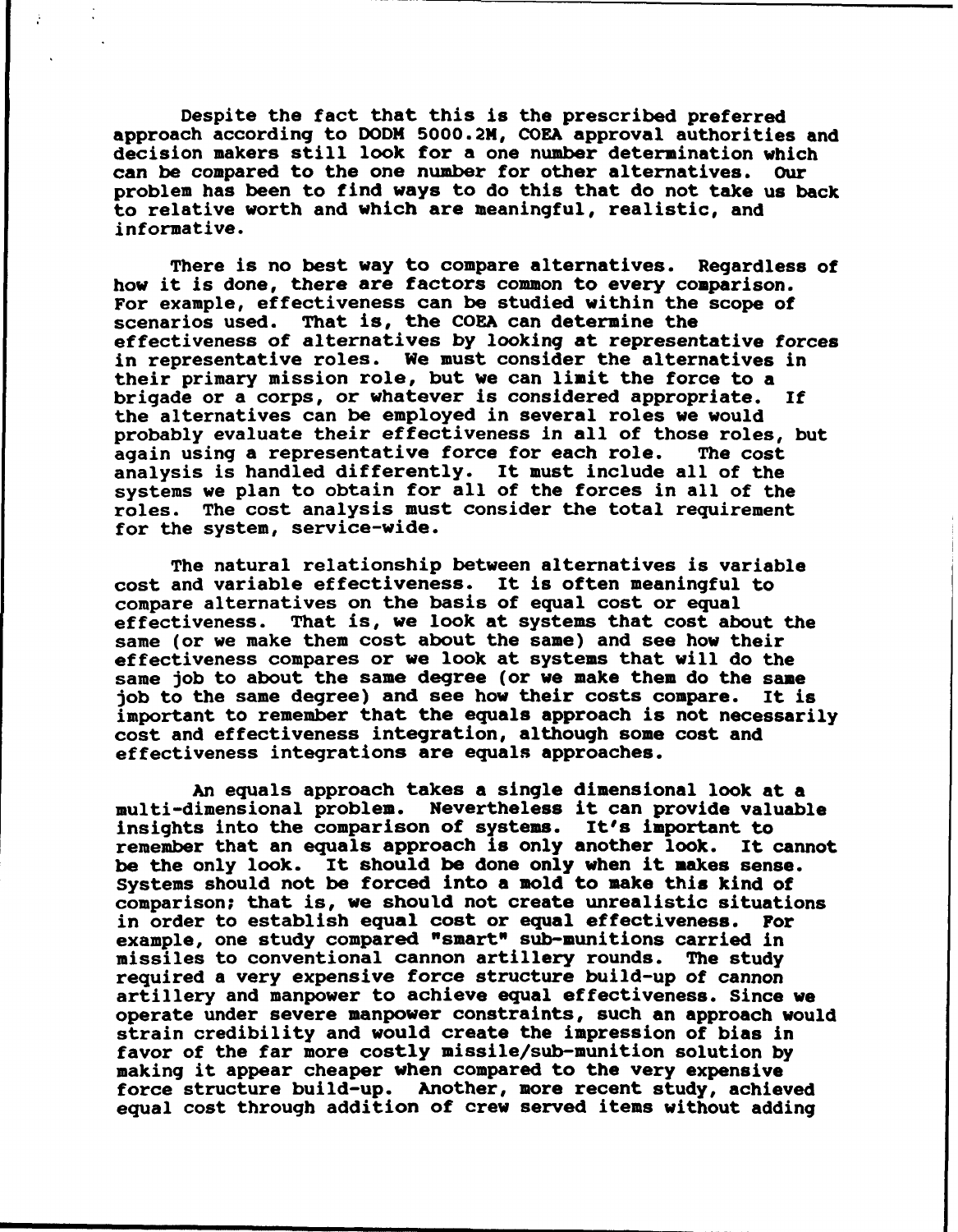the crews. The analysts knew that adding personnel was not acceptable so they didn't. Without the crews the items were useless; the study merely made one alternative more expensive than it was purely to achieve equal cost, its effectiveness didn't change. The message here is that we must compare real alternatives, not make one up just for the sake of comparison.

In addition to the force structure increase, there are other situations in creating equally effective forces in which the analysts must be scrupulously honest in presenting their comparisons. Sometimes effectiveness can be increased through quantity increases that do not require force structure increases. This can occur when the solution to increasing effectiveness is more "bullets." We can sometimes increase effectiveness by providing more or better missiles and sub-munitions to existing artillery units. This will naturally cause a cost increase. If the cost ceiling is reached before the equal effectiveness level. the analyst must point out that the required effectiveness cannot be obtained under existing cost constraints. The constraint must either be relaxed or the alternative abandoned.

Similarly, if additional force structure is required to establish equal cost alternatives, and it can be done within the cost ceiling, the analyst must point out that, while meeting cost constraints, the equal cost solution will require additional personnel which will not be possible under existing manpower constraints unless the increased manning comes from the existing force structure. The analysts need to ask, "What do we give up to provide the necessary people to this alternative?" They don't have to answer the question; they merely have to make sure the decision maker is aware of the fact that an equal cost approach has a non-monetary cost that may be unacceptable.

When integrating cost and effectiveness there are two things to remember: first, peacetime costs and wartime effectiveness are used; and second, the basic assumption is that the force in being is the force with which the war is fought. That is, the system under study (and its alternatives) have been developed, acquired to the total approved or requested program level, and owned for their full operational life. There are no production lines. A piece of equipment lost is effectiveness lost; a piece of equipment that survives is effectiveness retained. Equipment cannot be replaced; it can only be atritted or retained.

Blue equipment lost because one or another alternative was chosen does not represent a monetary loss. It reflects an effectiveness loss. The cost of the lost equipment is sunk; the money has already been spent. It can't be recovered. The argument that there is a replacement cost is invalid because the scenarios used (and modern experience) do not allow time for the manufacture of replacement equipment. There might be an argument that equipment lost represents value lost. This is true, but so what? Dollar value still does not equate to an expenditure of money; consequently, there is no dollar cost. Once again, the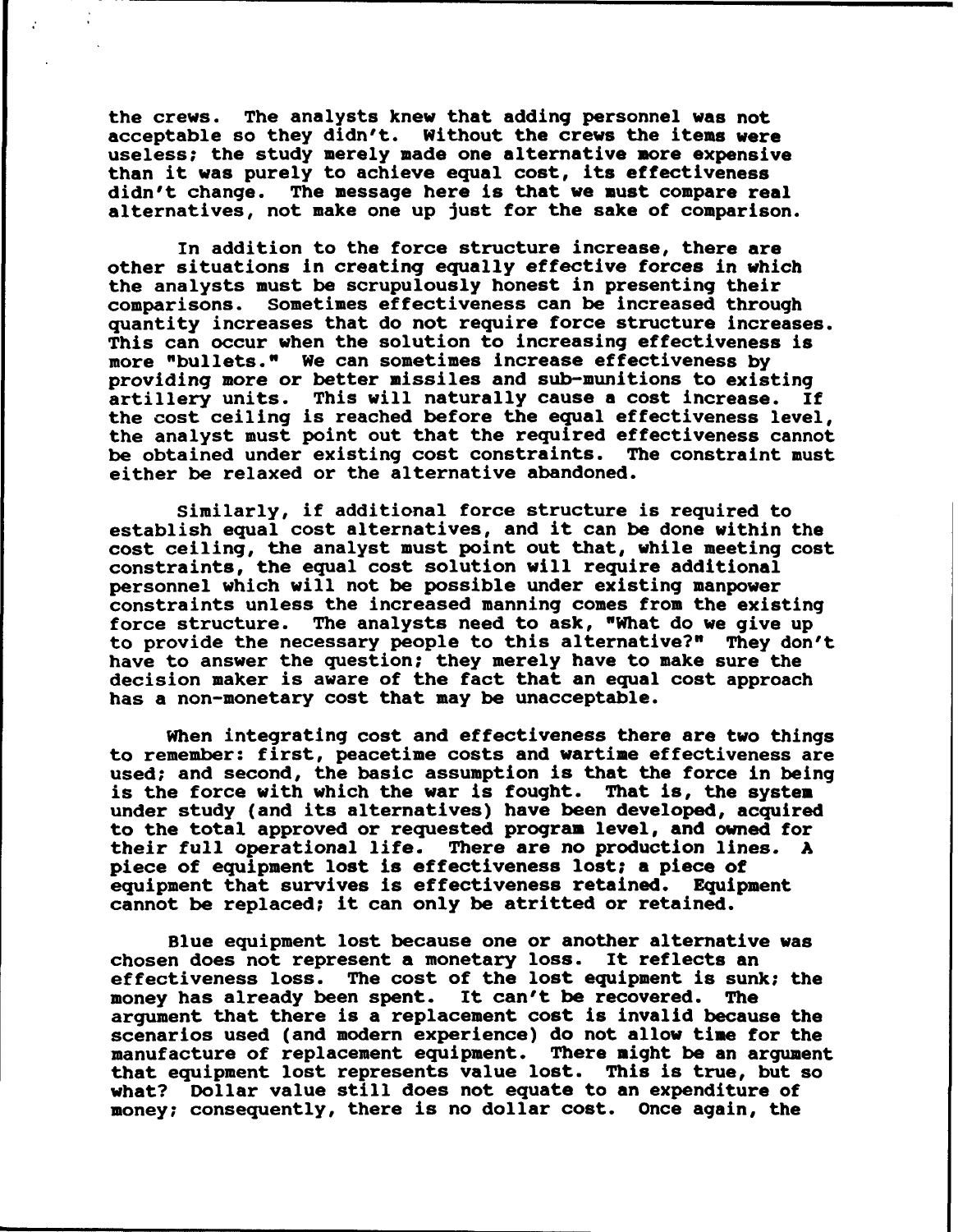value that is lost is the effectiveness of the equipment. In the same vein, blue equipment that survives because of the selection<br>of a particular alternative does not represent money saved. The of a particular alternative does not represent money saved. The<br>money has been spent. Once spent, it can't be recovered. The money has been spent. Once spent, it can't be recovered. dollar value of the equipment has been saved, but it's still means nothing. The value doesn't represent money saved or money that will not have to be spent in the future because there was not going to be a future expenditure anyway. The surviving equipment represents effectiveness saved, the ability to continue the fight.

There have been studies in the past in which the principles laid out here were violated. In one tank study the analysts showed that the choice of a particular alternative allowed more blue tanks to survive. The study stated that 75 less blue tanks were killed than would have been and that even more could be bought with the money saved. What money? It's sunk. It's gone. bought with the money saved. What money? It's sunk. Other studies have shown surviving equipment as a reduction in life cycle costs (while still buying the same program quantity). What could be done, and should be, but never has been, is to say that the simulations show that selection of alternative X will result in a finite fewer number of equipment items being killed. Consequently, if alternative X is chosen, we can probably decrease the item program buy by that number and save their cost. We can then go back to the PM, suggest he reduce his buy, and lower the estimated life cycle costs accordingly. Once again, the analysts must be scrupulously honest in their presentation. If unit cost thresholds are in place, the quantity reduction could cause a unit cost increase that would breech that threshold. In that case the analyst must point out to the decision maker that an increase in the unit cost threshold is necessary in order to reduce overall costs. As we said earlier, we have never gone back and requested a quantity reduction because of better than anticipated effectiveness.

As mentioned earlier, decision makers often look for point values representing the integration of cost and effectiveness into one number which can be compared to the number for each other alternative.

Cost per kill is an increasingly popular parameter for the integration of cost and effectiveness. We don't like it for a variety of reasons, but it is acceptable as an additional piece of information when developed and used properly. It may never be used as the sole decision criteria. Our objections stem from the fact that it is a form of relative worth and it is not appropriate to the way war will probably be fought in the future. Future warfare will most likely be along the lines of contingency operations; it will not be the attrition warfare of the past. Cost per kill also does not recognize the deterrent effect of weapons which results in an infinite cost per kill because nothing is killed when a potential enemy is successfully deterred. Dr. Berenson, Scientific Advisor to the Commanding General of TRADOC tells of convoys during World War II which lost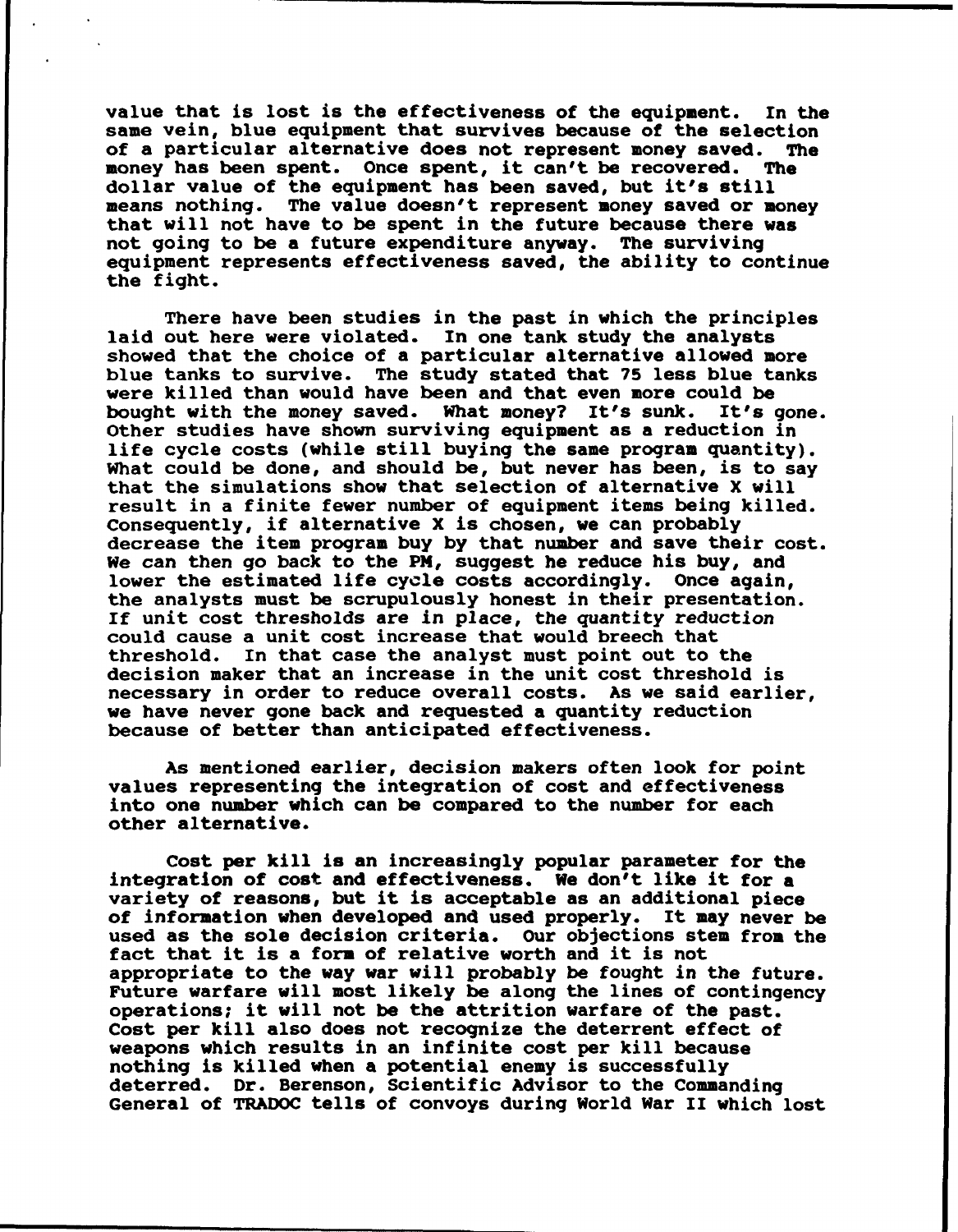considerable numbers of ships to German bombers as they approached the British shores. To counter the bombers, .50 caliber machine guns were mounted on the cargo vessels. The ship losses caused by the Germans were cut in half. Sometime later some merchant seamen were asked what they thought of the guns. "They're worthless," was the response, "we haven't shot down a single airplane." They didn't consider that the measure of They didn't consider that the measure of value was the number of ships surviving which increased because the guns forced the bombers to higher altitudes. The higher altitudes, in turn, significantly reduced the probability of the bombs hitting the ships.

Cost per kill was used in the recent LONGBOW study. LONGBOW is a very effective but expensive improvement to the HELLFIRE missile system seekers and fire control. Affordability has always been a big issue with LONGBOW. Synergistic effects indicate that battlefield effectiveness of LONGBOW will increase almost geometrically as more are added. The study concluded, "We can't afford not to buy LONGBOW." What the study did not discuss was that it cost an additional \$12.2 billion to reach that level of effectiveness, that low cost per kill. Affordability is still very much an issue. This study resulted in a TRADOC policy, recommended to OSD PA&E (and concurred in) that cost per kill may not be shown without showing what it cost to achieve it displayed at the same time and with equal emphasis.

How does cost per kill figure into the new world order of contingency operations? Look at what's happening in Somalia. We announce to the local War Lord when and where we plan to be and what route we intend to follow, and suggest that he and his forces be somewhere else. When we make our move he is somewhere else. What's the cost per kill? Our mere presence,<br>along with the superiority of our arms, carried the day. No one along with the superiority of our arms, carried the day. No only not and nothing was killed. The cost per kill is infinite. Does and nothing was killed. The cost per kill is infinite. this suggest that cost per kill is inappropriate, given the end of the cold war? Not entirely. What it does suggest is that there is probably a better way of integrating cost and effectiveness and that we have to be aware of the real world application of our forces.

Sufficiency is a promising approach that attempts to answer the questions:

\* Why are we interested in this system? What do we want it to do?

\* How many are needed to do what we want it to do?

The biggest problem with the sufficiency approach is getting the answers to those questions. The study proponent and the study agency must agree on the definition of sufficiency. It will vary system by system, and study by study for the same system. It is also an equal effectiveness approach which means it must be approached with caution and honesty.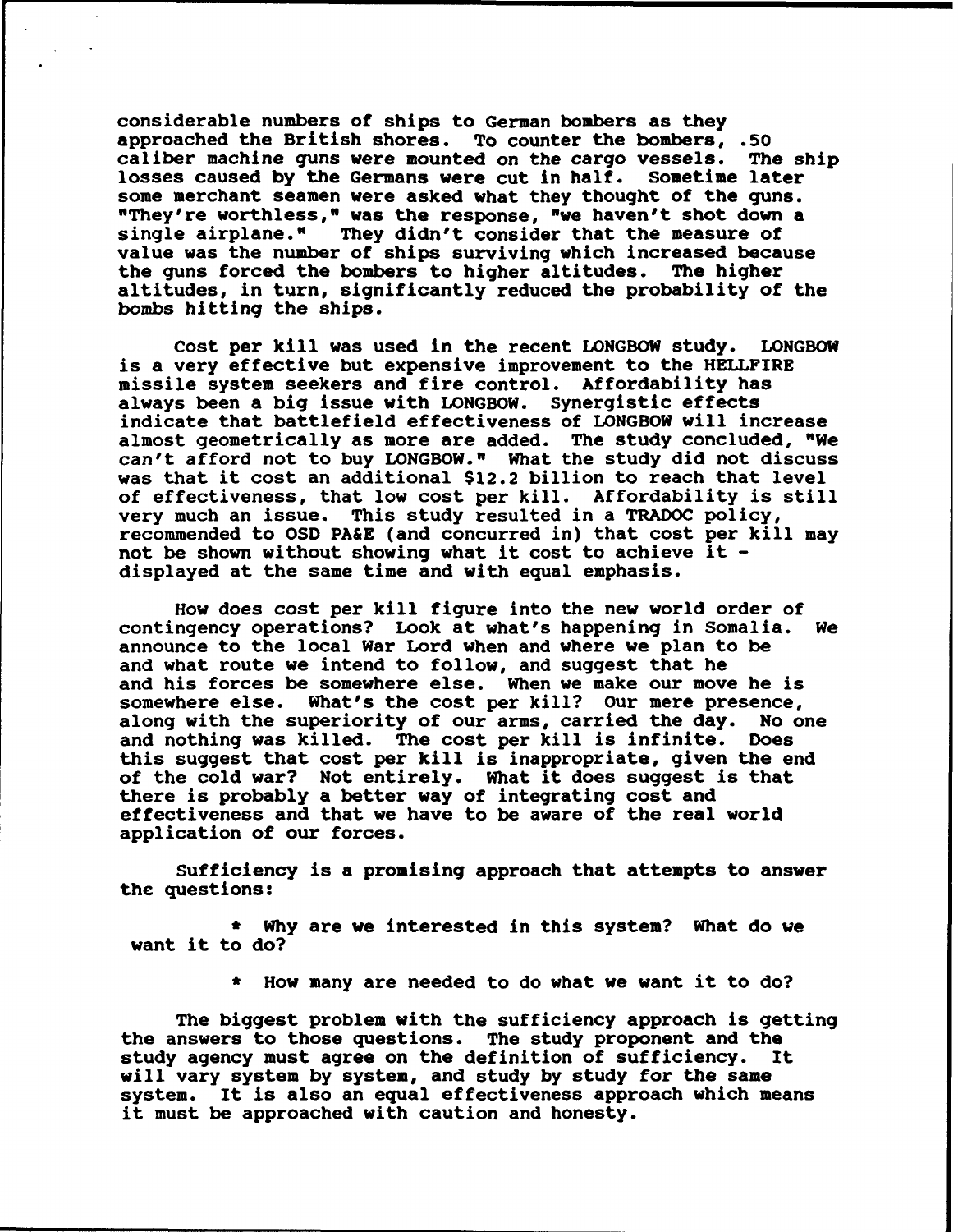Sufficiency was used as the means of integrating cost and effectiveness in the Deep Fires study. We wanted the system, a missile with smart sub-munitions, to "win the war." We defined "winning the war" as causing Red to change his mind. If Red attacked across the border in Europe, what would it take for him to change his mind and withdraw to the pre-attack positions? The agreed upon answer was to limit his penetration of the Forward Line of Troops, the FLOT, to a specified finite distance. If he could not advance beyond a certain line, he would discontinue his attack and return to his own side of the border. We first played tactical air, as it existed in Europe, and got a FLOT penetration much greater than we considered sufficient. We added the PM's missile program and reduced the penetration, but not to the sufficiency level. We then added missiles and sub-munitions for all the alternatives until we reached the desired level. Tactical air was taken out with no change in the effectiveness. The alternatives were then costed at the quantities required to achieve sufficiency.

This study brought to light some unexpected benefits of the sufficiency approach. We found out that the PM's program was insufficient to do the job by itself. This gives rise to questions that must be dealt with. What do we do if our materiel solution to overcoming a deficiency is inadequate? Is a sufficient program affordable? If not, will mixes, including other service systems do the job? Should the sufficiency criteria, the objective, be reduced? Should we look for another means of meeting the objective? Deep Fires was a cold war study with a cold war criterion. The principles are unchanged for contingency operations; the criteria will change. The problem of definition may be even more difficult to overcome. In the case of missiles like ATACMS, the contingency operation era requirement is most likely deterrence. We need the missiles to prevent some international thug from becoming overly greedy regarding us or our friends. How do you measure the cost effectiveness of deterrence? Certainly not by cost per kill.

We talked to the Army Engineer School to find out why we need the Breecher, the interim to the Combat Mobility Vehicle that will replace the tank dozer, the Combat Engineer Vehicle. The criterion given to us is cold war. The Breecher is intended to help the maneuver forces maintain momentum and the criterion was to breech six miles of minefield in two hours. In the cold war context, this was expanded to breech 150 lanes, each lane requiring five vehicles to ensure proper width. That meant 750 vehicles were required; only 200 plus were programmed. The program was insufficient. What do we want the Breecher, or the CMV, to do in the contingency operation context, or is it now a dinosaur, extinct? The quantity has been reduced to 100 plus and the need is to clear rubble, remove log cribs, and facilitate movement through urban terrain, what the Engineers envision as contingency operation requirements. Measurable parameters can be applied to this sort of need and the sufficiency approach is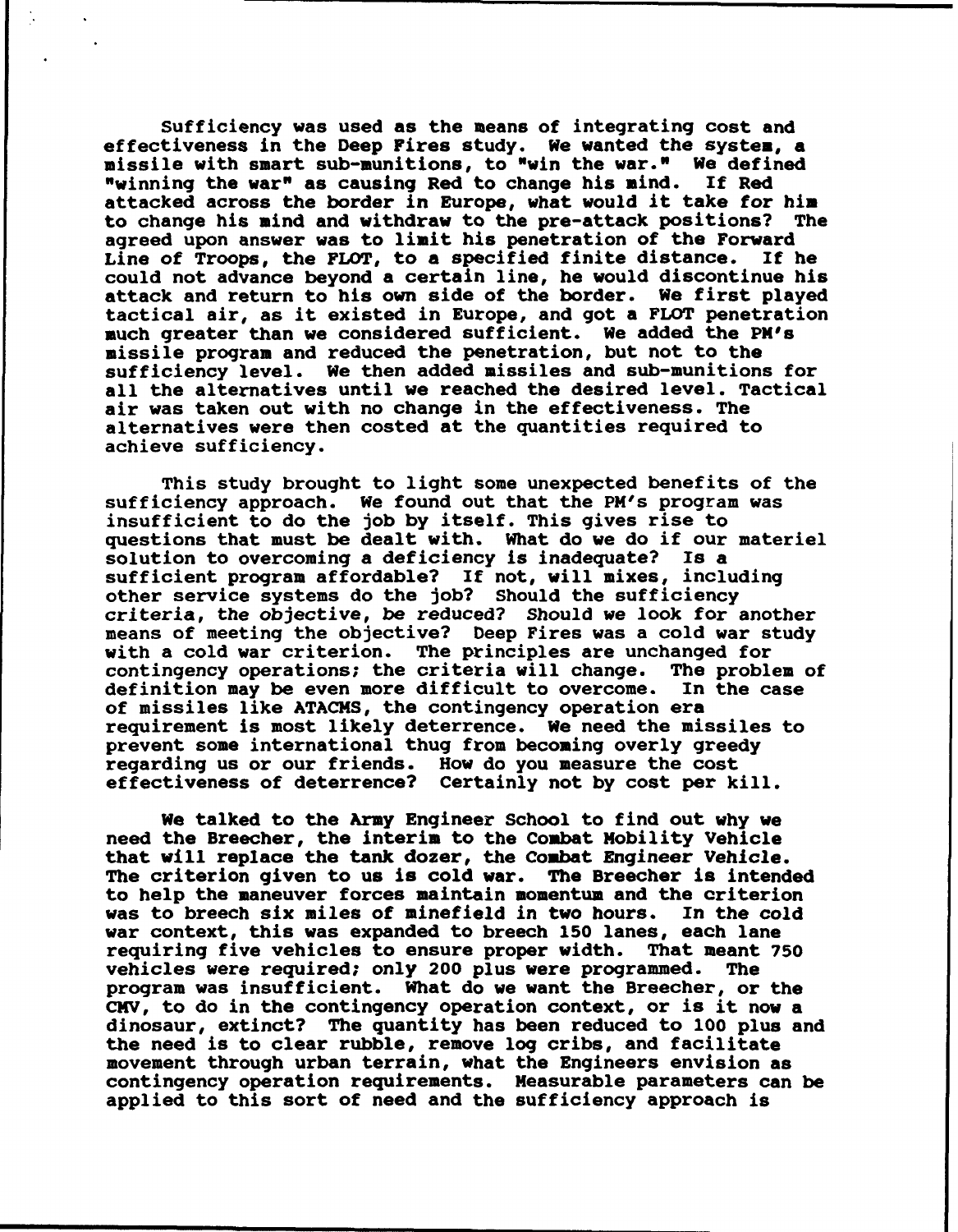valid. Cost per kill is not. The vehicle is not intended to kill anything and the equipment whose movement it facilitates, though shooters, will be expected to deter rather than kill. How do we measure the sufficiency of logistics, management information, and training systems? All of these are intended to support the battle in one way or another. Changing the word "battle" to "operation" makes this a cold war or a contingency criteria. The biggest problem in applying sufficiency to these types of systems is measuring the impact of the system on the battle or operation. The resolution of our simulations may not be up to this. If we can't model these types of systems to that degree of resolution, we must fall back to a cost benefit approach to integration.

Logistics systems run the gamut from trucks, generators, HALO extraction straps, materials handling equipment, and the like, to armored recovery vehicles, armored maintenance vehicle, and armored rearm or re-supply vehicles. Cargo helicopters such as the Chinook could probably be considered a logistics system. What is sufficiency? How do we measure their impact on the operation? What is sufficiency for a transmission test stand in terms of supporting the operation? The test stand is intended to reduce types I and II errors. That is, it is supposed to help us That is, it is supposed to help us diagnose true problems so we send back only those transmissions with actual failures. It should reduce the number of good transmissions diagnosed as bad and reduce the number of bad transmissions diagnosed as good. Given that the test stand will do this, how do we *show* the impact on the operation? The Air-Land Battle criteria for availability is 90%. Can we show that the test stand was responsible for an increase of availability to that, or any, level? If so, then sufficiency is a good approach to integrating the cost and effectiveness of the system. If the resolutions are not that good, then we must do a cost vs benefit analysis.

Management information systems are probably even more difficult to evaluate in terms of operational impact. These systems are intended to provide more information faster with greater accuracy. They are largely software programs; in some cases hardware is included. The Standard Army Ammunition System, for example, allows the G-4s to track ammunition stocks by type and location in near real time. How does tracking of stockage support the operation? If the study can show that accurate information allows the ammunition supply people to ensure positive stocks are on hand for all types of weapons and that this guarantee can impact the execution of the operation, than sufficiency can probably be used. Otherwise, back to cost vs benefit analysis. The Department of the Army Movement Management System may be a little easier to apply sufficiency to. It is a system intended to let commanders know where supplies and equipment are while in transit, again in near real time. Air-Land Battle criteria for stockage levels necessary for success is 67% of the requisition objective on-hand. With DAMMS, the commander can redirect supplies or equipment in transit to where